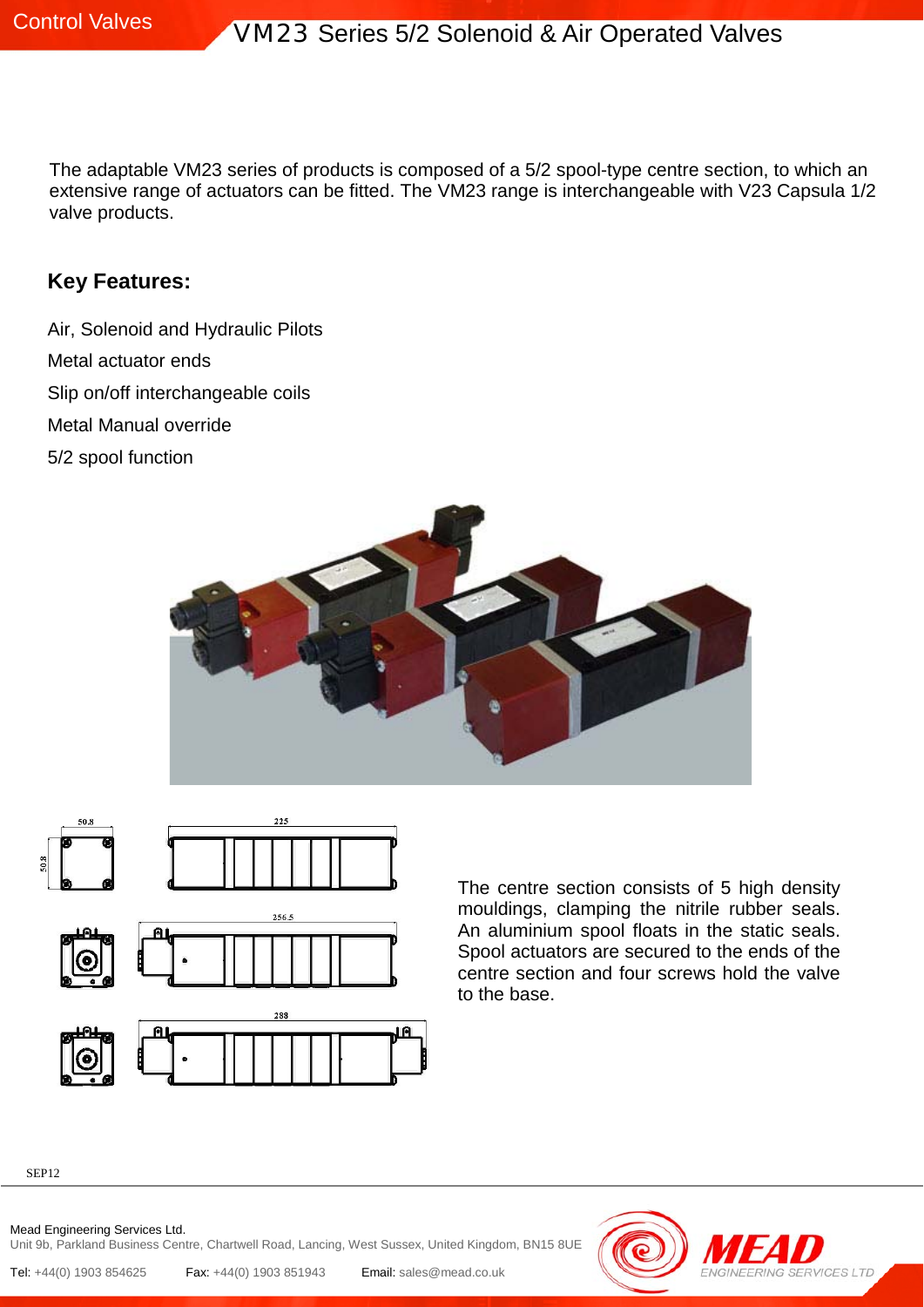**Control Valves VM23 Series 5/2 Solenoid & Air Operated Valves** 

## **TECHNICAL SPECIFICATIONS**

#### **GENERAL**

Mounting Type<br>Connections Port Sizes 11.5mm

Type of Unit<br>
5 Port 2 Position Directional Valve<br>
Refer to ordering code<br>
Refer to ordering code Refer to ordering code Design Spool Type Valve, Sub-Base Mounted<br>
Mounting Type Sub-Base<br>
On Sub-Base Appropriate to the Sub-Base

#### **PNEUMATIC CHARACTERISTICS**

Operating Pressure Range 3.5 - 8 Bar (50 - 120 psi)<br>Operating Temperature Range 410 to +50°C Operating Temperature Range -10 to +10<br>Orifice Size 11.5mm Orifice Size CV Factor (Ports 1-2) 3.5

#### **ACTUATORS ELECTRICAL**

| Standard DC | 12V         | 24V          |              |
|-------------|-------------|--------------|--------------|
| Standard AC | 24V-50/60Hz | 110V-50/60Hz | 240V-50/60Hz |

#### **ELECTRICAL CHARACTERISTICS**

Operating Duty 100% (Continuous)<br>Type of Protection (Class) 1965 Type of Protection (Class) IP6<br>Insulation (Class) Insulation (Class) Insulation (Class)<br>
Electrical Connection<br>
Din 43650 Type 'A' **Electrical Connection** 

AC Solenoid<br>
DC Solenoid<br>
1.5 Watts (Max)<br>
4.5 Watts (Max) 4.5 Watts (Max)

#### **MATERIALS**

Body Segments Plastic (Phenolic) Clamp Plates **Aluminium**<br>
Spool Aluminium Spool Seals Actuator Housing **Anodised Aluminium** Actuator Pistons<br>
Solenoid Components<br>
Stainless Steel/Brass Solenoid Components

Aluminium<br>High Nitrile

SEP12

Mead Engineering Services Ltd. Unit 9b, Parkland Business Centre, Chartwell Road, Lancing, West Sussex, United Kingdom, BN15 8UE